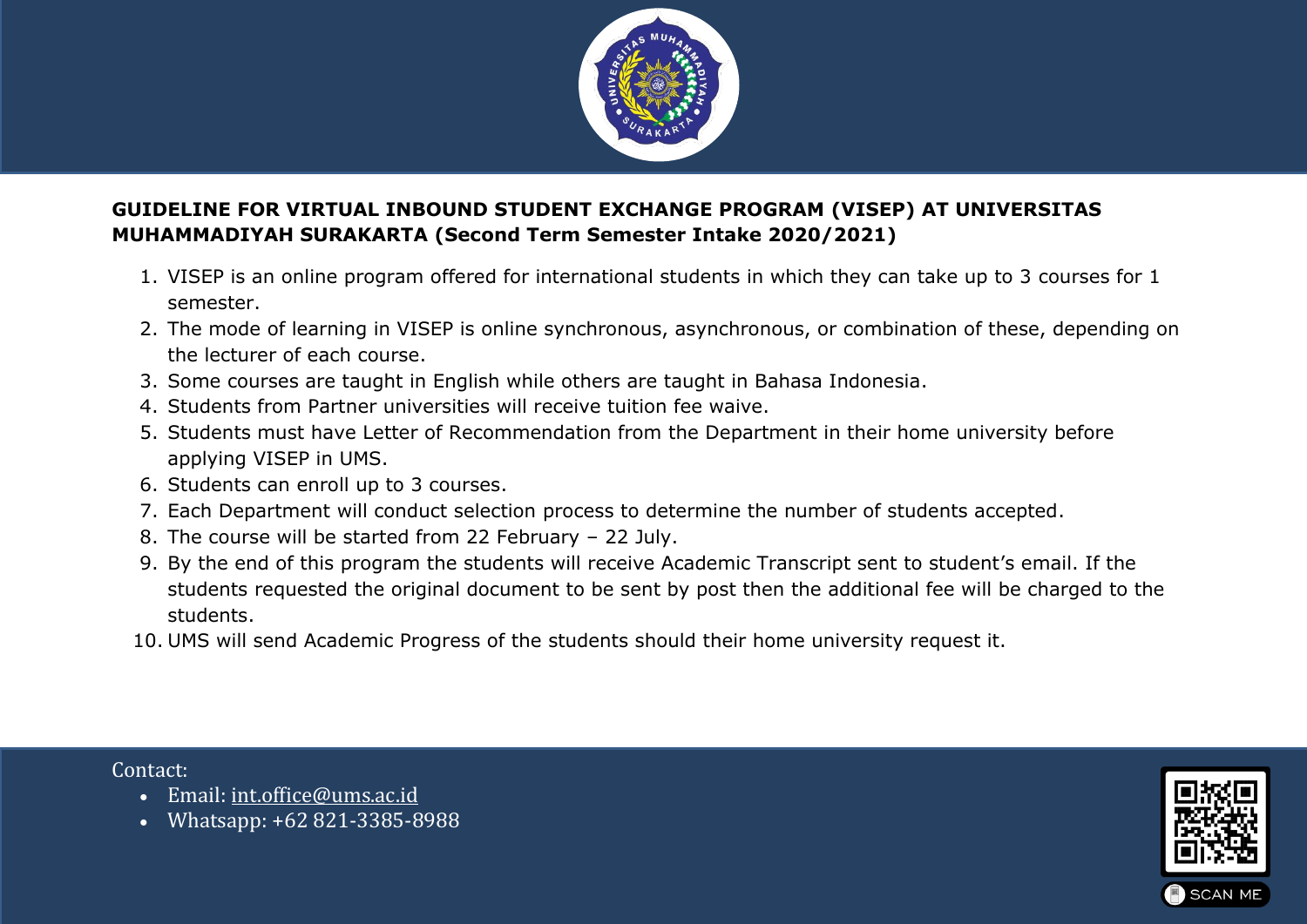

## **Timeline for VISEP:**

|                     | <b>Timeline</b>     |
|---------------------|---------------------|
| <b>Application</b>  | 20 Jan-6 Feb 2021   |
| <b>Selection</b>    | 8-10 Feb 2021       |
| <b>Notification</b> | 11-13 Feb 2021      |
| <b>Enrollment</b>   | 15-17 Feb 2021      |
| <b>Orientation</b>  | 18 Feb 2021         |
| <b>Study period</b> | 22 Feb-22 July 2021 |

Contact:

- Email: [int.office@ums.ac.id](mailto:int.office@ums.ac.id)
- Whatsapp: +62 821-3385-8988